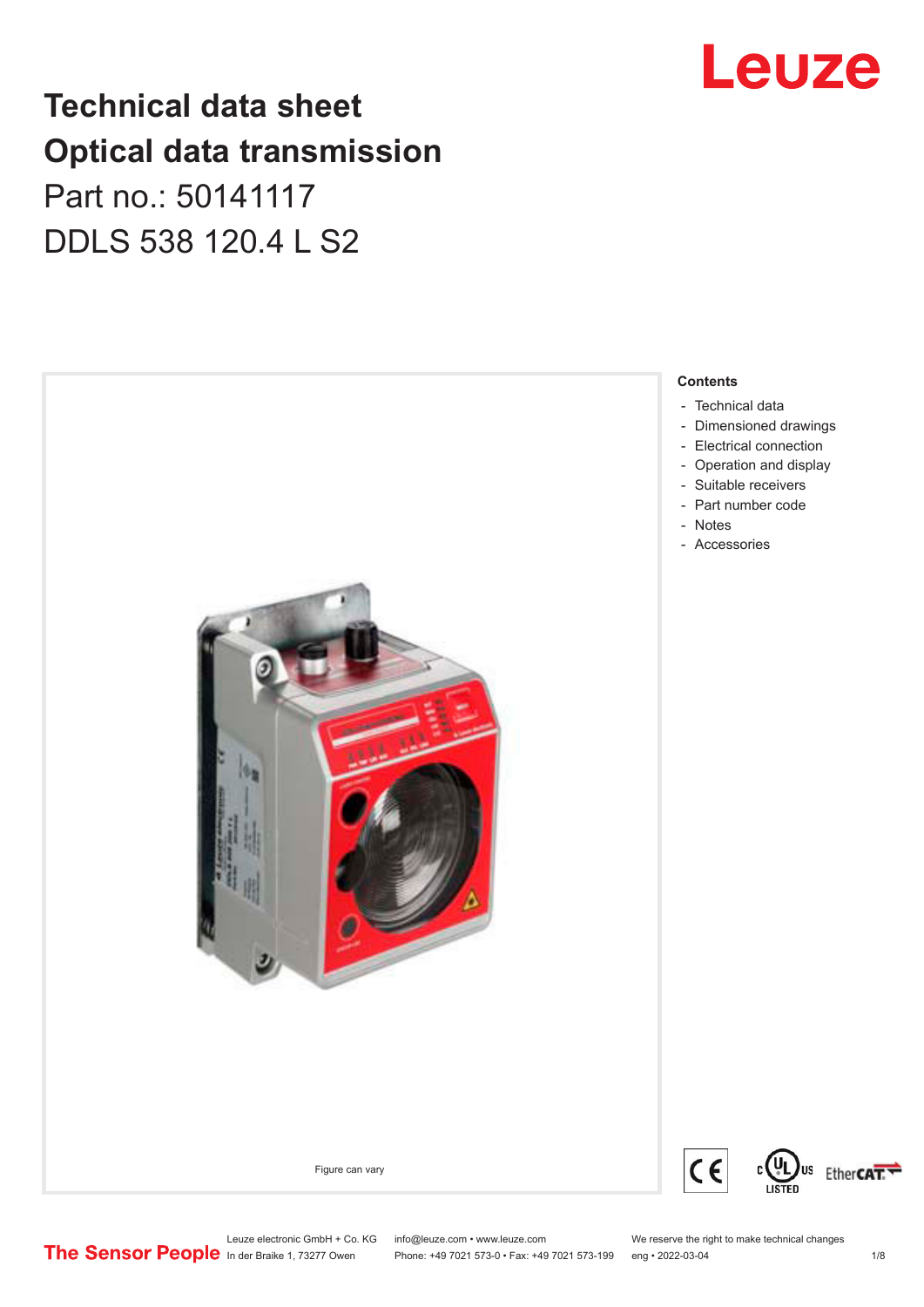### <span id="page-1-0"></span>**Technical data**

## Leuze

| <b>Basic data</b>                              |                                       |
|------------------------------------------------|---------------------------------------|
| <b>Series</b>                                  | <b>DDLS 500</b>                       |
| <b>Special version</b>                         |                                       |
| <b>Special version</b>                         | Integrated laser alignment aid        |
|                                                | Not influenced by reflective surfaces |
|                                                | Operation of parallel light axes      |
|                                                |                                       |
| <b>Optical data</b>                            |                                       |
| <b>Working range</b>                           | 100  120,000 mm                       |
| <b>Light source</b>                            | Laser                                 |
| <b>Transmission frequency</b>                  | F <sub>4</sub>                        |
| Usable opening angle transmitter               | $1^{\circ}$                           |
| <b>Electrical data</b>                         |                                       |
|                                                |                                       |
| Performance data                               |                                       |
| Supply voltage U <sub>B</sub>                  | 18  30 V, DC                          |
|                                                |                                       |
| <b>Inputs</b>                                  |                                       |
| Number of digital switching inputs             | 1 Piece(s)                            |
|                                                |                                       |
| Outputs                                        |                                       |
| Number of digital switching outputs 1 Piece(s) |                                       |
| <b>Interface</b>                               |                                       |
| <b>Type</b>                                    | EtherCAT link down 5 ms, EtherCAT     |
|                                                | Safety-over-EtherCAT (FSoE)           |
| <b>Connection</b>                              |                                       |
|                                                |                                       |
| <b>Number of connections</b>                   | 2 Piece(s)                            |
|                                                |                                       |
| <b>Connection 1</b>                            |                                       |
| <b>Type of connection</b>                      | Connector                             |
| <b>Designation on device</b>                   | <b>POWER</b>                          |
| <b>Thread size</b>                             | M12                                   |
| <b>Type</b>                                    | Male                                  |
| No. of pins                                    | $5$ -pin<br>A-coded                   |
| Encoding                                       |                                       |
| <b>Connection 2</b>                            |                                       |
| <b>Type of connection</b>                      | Connector                             |
| <b>Designation on device</b>                   | <b>BUS</b>                            |

**Type** Female **No. of pins** 4 -pin **Encoding** D-coded

| <b>Mechanical data</b>                                                |                           |
|-----------------------------------------------------------------------|---------------------------|
| Dimension (W x H x L)                                                 | 100 mm x 156 mm x 99.5 mm |
| <b>Housing material</b>                                               | Metal                     |
| Net weight                                                            | 1,185q                    |
| <b>Operation and display</b>                                          |                           |
| Type of display                                                       | Bar graph                 |
|                                                                       | LED                       |
| <b>Environmental data</b>                                             |                           |
| Ambient temperature, operation                                        | $-550 °C$                 |
| Ambient temperature, storage                                          | $-3570 °C$                |
| <b>Certifications</b>                                                 |                           |
| Degree of protection                                                  | IP 65                     |
| <b>Certifications</b>                                                 | c UL US                   |
| Test procedure for EMC in accordance EN 1000-6-4                      |                           |
| with standard                                                         | EN 61000-6-2              |
| Test procedure for noise in accordance EN 60068-2-64<br>with standard |                           |
| Test procedure for oscillation in<br>accordance with standard         | EN 60068-2-6              |
| Test procedure for shock in<br>accordance with standard               | EN 60068-2-27             |
| <b>Classification</b>                                                 |                           |
| <b>Customs tariff number</b>                                          | 85365019                  |
| <b>ECLASS 5.1.4</b>                                                   | 19039001                  |
| <b>ECLASS 8.0</b>                                                     | 19179090                  |
| <b>ECLASS 9.0</b>                                                     | 19179090                  |
| ECLASS 10.0                                                           | 19179090                  |
| <b>ECLASS 11.0</b>                                                    | 19179090                  |
| ECLASS 12.0                                                           | 19179090                  |

**ETIM 5.0** EC000515 **ETIM 6.0** EC000515 **ETIM 7.0** EC000310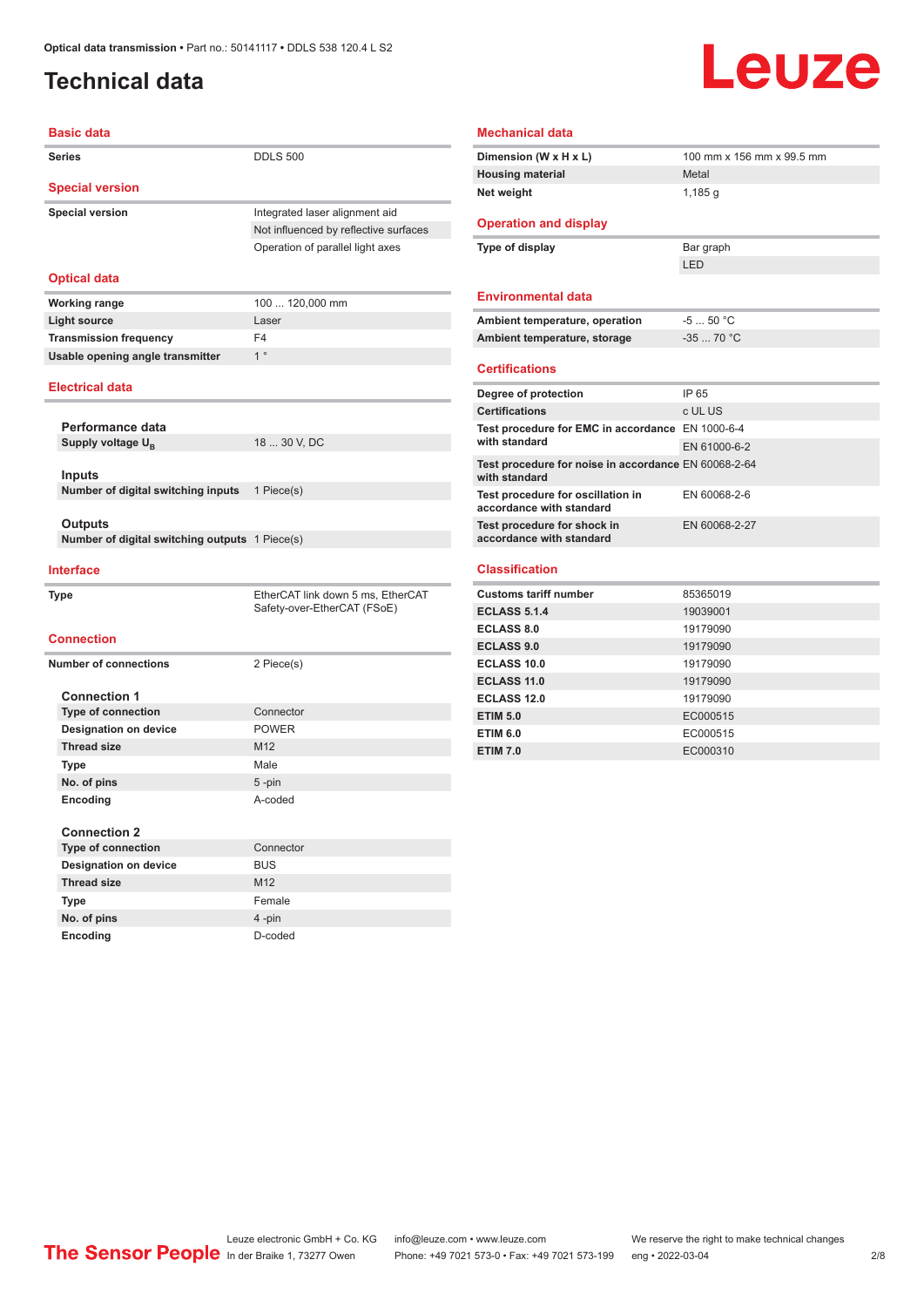### <span id="page-2-0"></span>**Dimensioned drawings**

All dimensions in millimeters







A Center axis of transmitter and alignment laser

B Center axis of transmitter and receiver

C Center axis of receiver

Leuze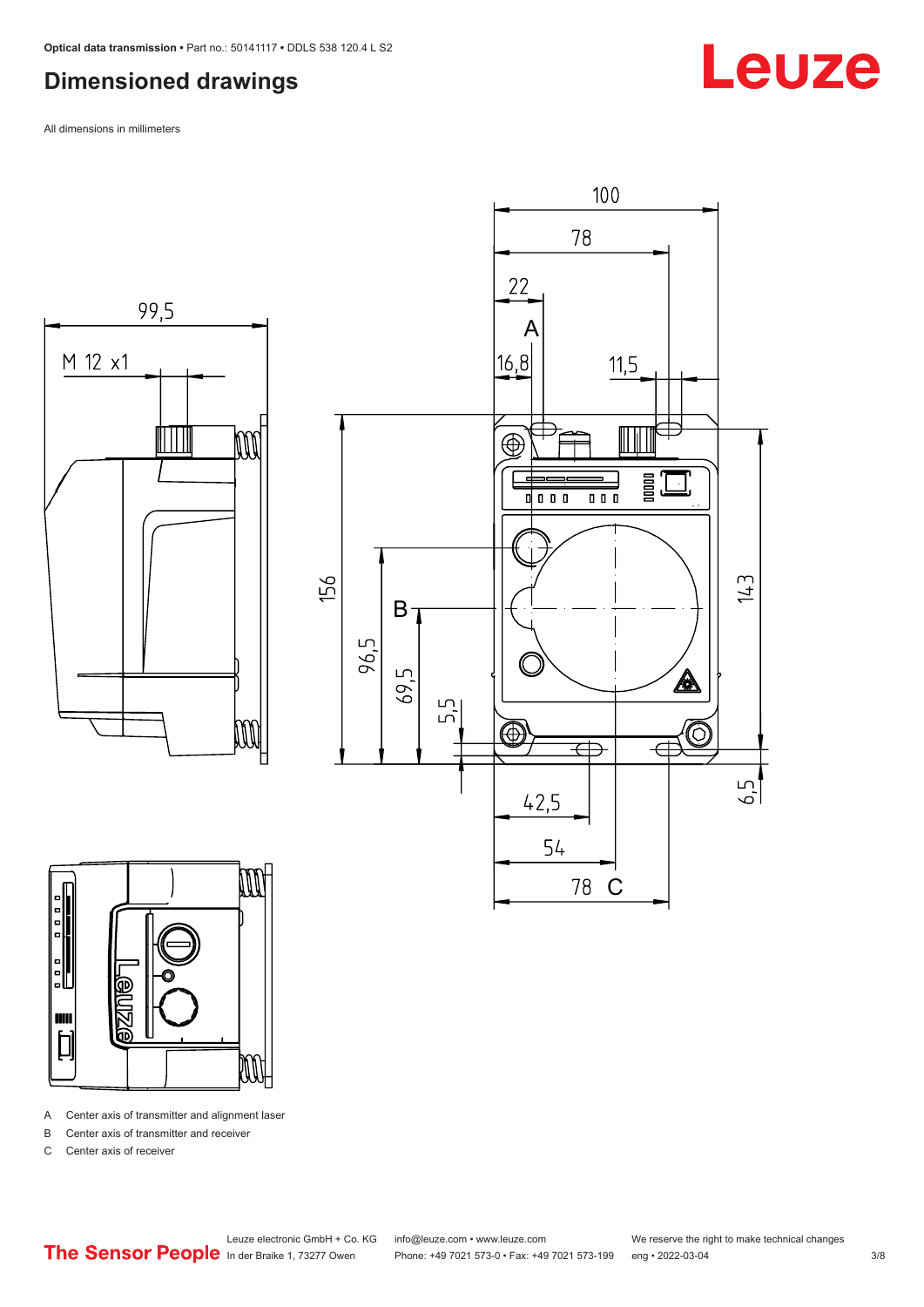### <span id="page-3-0"></span>**Electrical connection**

| <b>Connection 1</b> | <b>POWER</b>   |  |
|---------------------|----------------|--|
| <b>Function</b>     | Signal IN      |  |
|                     | Signal OUT     |  |
|                     | Voltage supply |  |
| Type of connection  | Connector      |  |
| <b>Thread size</b>  | M12            |  |
| <b>Type</b>         | Male           |  |
| <b>Material</b>     | Metal          |  |
| No. of pins         | $5 - pin$      |  |
| Encoding            | A-coded        |  |

#### **Pin Pin assignment**

| $\overline{2}$<br>3<br>$\overline{4}$ | <b>VIN</b><br>IO <sub>1</sub><br><b>GND</b><br>IO <sub>2</sub> |  |
|---------------------------------------|----------------------------------------------------------------|--|
| 5                                     | <b>FE/SHIELD</b>                                               |  |



#### **Connection 2 BUS**

| <b>Function</b>           | <b>BUS IN</b> |
|---------------------------|---------------|
| <b>Type of connection</b> | Connector     |
| <b>Thread size</b>        | M12           |
| <b>Type</b>               | Female        |
| <b>Material</b>           | Metal         |
| No. of pins               | $4 - pin$     |

| Pin | <b>Pin assignment</b> |
|-----|-----------------------|
|     | TD+                   |
|     | $RD+$                 |
|     | TD-                   |
|     | RD-                   |

### **Operation and display**

**Encoding** D-coded

| <b>LED</b>     |            | <b>Display</b>           | <b>Meaning</b>                                    |  |
|----------------|------------|--------------------------|---------------------------------------------------|--|
| 1              | <b>AUT</b> | Off                      | Operating mode not active                         |  |
|                |            | Green, continuous light  | Operating mode 'Automatic'                        |  |
| $\overline{2}$ | <b>MAN</b> | Off                      | Operating mode not active                         |  |
|                |            | Green, continuous light  | Operating mode 'Manual'                           |  |
| 3              | <b>ADJ</b> | Off                      | Operating mode not active                         |  |
|                |            | Green, continuous light  | Operating mode 'Adjust'                           |  |
| 4              | <b>LAS</b> | Off                      | Operating mode not active                         |  |
|                |            | Green, continuous light  | Operating mode 'Alignment-laser mounting support' |  |
| 5              | <b>LLC</b> | Off                      | Operating mode not active                         |  |
|                |            | Green, continuous light  | LLC without interruption                          |  |
|                |            | Red, continuous light    | LLC interrupted at least once                     |  |
| 6              | <b>PWR</b> | Off                      | No supply voltage                                 |  |
|                |            | Green, flashing          | Device ok, initialization phase                   |  |
|                |            | Green, continuous light  | Data transmission active                          |  |
|                |            | Red, flashing            | Data transmission interrupted                     |  |
|                |            | Red, continuous light    | Device error                                      |  |
| 7              | <b>TMP</b> | Off                      | Operating temperature OK                          |  |
|                |            | Orange, continuous light | Operating temperature critical                    |  |
|                |            |                          |                                                   |  |



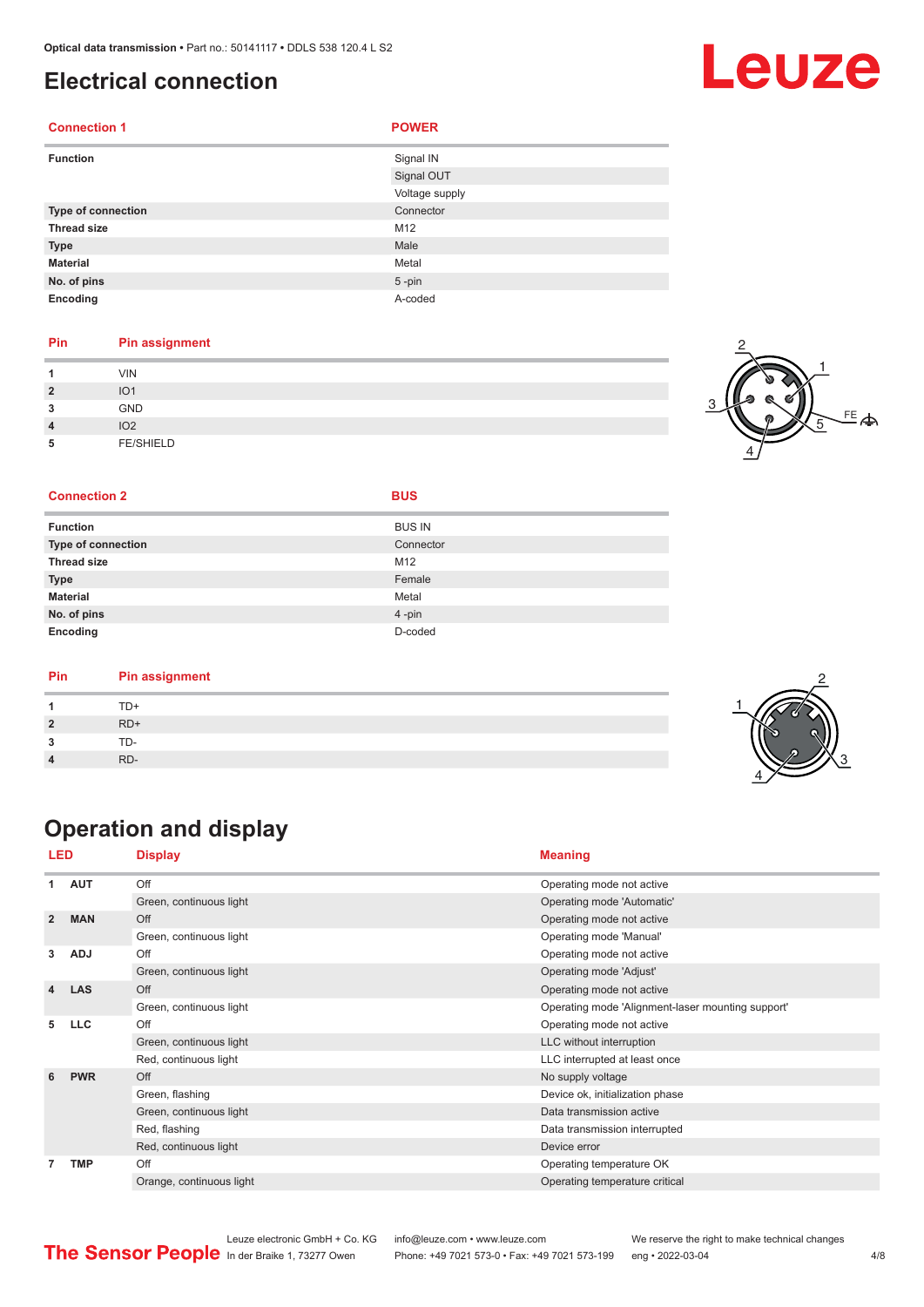### <span id="page-4-0"></span>**Operation and display**

## Leuze

| <b>LED</b>      |                                 | <b>Display</b>              | <b>Meaning</b>                                                |  |
|-----------------|---------------------------------|-----------------------------|---------------------------------------------------------------|--|
|                 | <b>TMP</b>                      | Red, continuous light       | Operating temperature exceeded or not met                     |  |
| 8               | <b>LSR</b>                      | Off                         | With function reserve                                         |  |
|                 |                                 | Orange, continuous light    | Device OK, warning set                                        |  |
| 9               | <b>MAS</b>                      | Off                         | Installation on slave side                                    |  |
|                 |                                 | Green, continuous light     | Installation on master side                                   |  |
| 10 <sup>1</sup> | <b>OLK</b>                      | Off                         | Fault                                                         |  |
|                 |                                 | Green, continuous light     | No data transmission                                          |  |
|                 |                                 | Orange, continuous light    | Data transmission active                                      |  |
| 11              | <b>ERL</b>                      | Off                         | Link OK                                                       |  |
|                 |                                 | Orange, continuous light    | Missing link (Ethernet cable connection) on the second device |  |
|                 |                                 | Red, continuous light       | No cable-connected link to the connected device               |  |
| 12              | <b>LINK</b>                     | Off                         | No cable-connected link to the connected device               |  |
|                 |                                 | Green, continuous light     | Link OK                                                       |  |
|                 |                                 | Orange, continuous light    | Data transmission active                                      |  |
| 13              | <b>SIGNAL</b><br><b>QUALITY</b> | 2 red, 2 orange and 4 green | Received signal level                                         |  |

### **Suitable receivers**

| Part no. | <b>Designation</b>  | <b>Article</b>               | <b>Description</b>                                                                                                                                                                          |
|----------|---------------------|------------------------------|---------------------------------------------------------------------------------------------------------------------------------------------------------------------------------------------|
| 50141116 | DDLS 538 120.3 L S2 | Optical data<br>transmission | Special version: Integrated laser alignment aid, Not influenced by reflective<br>surfaces, Operation of parallel light axes<br>Working range: 100  120,000 mm<br>Connection: Connector, M12 |

### **Part number code**

Part designation: **DDLS 5XXX YYY.Z A B CC**

| <b>DDLS</b> | Optical transceiver for digital data transmission                                                                                                                                                                                                                         |
|-------------|---------------------------------------------------------------------------------------------------------------------------------------------------------------------------------------------------------------------------------------------------------------------------|
| 5XXX        | <b>Series</b><br>508i: without integrated web server for remote diagnostics<br>508i: with integrated web server for remote diagnostics<br>538: without integrated web server for remote diagnostics (EtherCAT)<br>548i: with integrated web server for remote diagnostics |
| <b>YYY</b>  | Range for data transmission in m                                                                                                                                                                                                                                          |
| z           | Frequency of the transmitter<br>0: Frequency F0<br>1: Frequency F1<br>2: Frequency F2<br>3: Frequency F3<br>4: Frequency F4                                                                                                                                               |
| A           | Option<br>L: integrated laser alignment aid (for transmitter/receiver)<br>n/a: standard                                                                                                                                                                                   |
| B           | <b>Special equipment</b><br>H: With heating<br>n/a: no special equipment                                                                                                                                                                                                  |
| CC          | Special equipment<br>S2: Optimized for EtherCAT transmission<br>n/a: no special equipment                                                                                                                                                                                 |



 $\&$  A list with all available device types can be found on the Leuze website at www.leuze.com.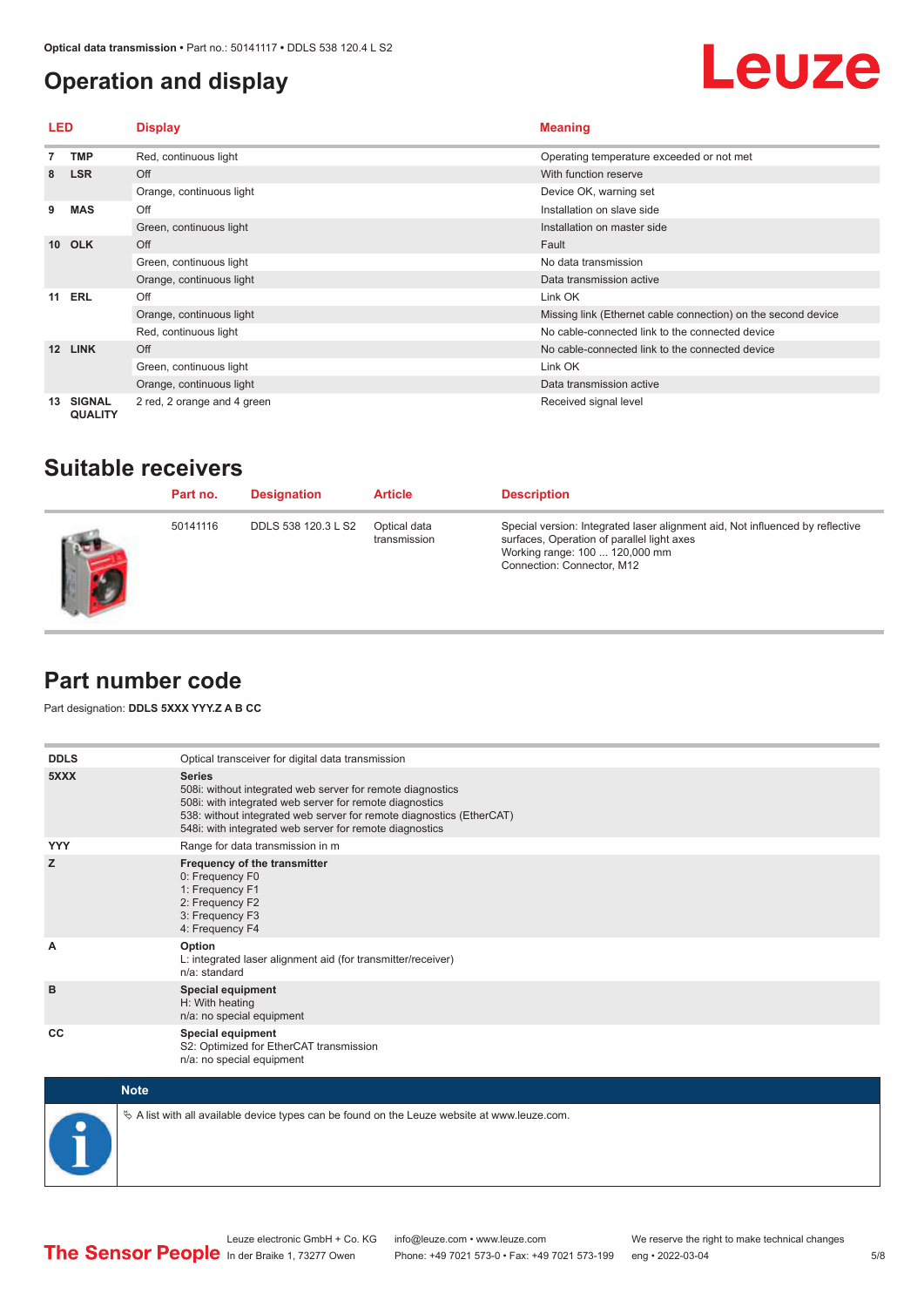### **Notes**

## Leuze

#### **Observe intended use!**

**For UL applications:**

 $\%$  This product is not a safety sensor and is not intended as personnel protection.

 $\&$  The product may only be put into operation by competent persons.

 $\%$  Only use the product in accordance with its intended use.

| $\%$ For UL applications, use is only permitted in Class 2 circuits in accordance with the NEC (National Electric Code).                                                                                                                                                                                                                                                                                                                                                                                    |
|-------------------------------------------------------------------------------------------------------------------------------------------------------------------------------------------------------------------------------------------------------------------------------------------------------------------------------------------------------------------------------------------------------------------------------------------------------------------------------------------------------------|
| <b>ATTENTION! INVISIBLE LASER RADIATION - CLASS 1M LASER PRODUCT</b>                                                                                                                                                                                                                                                                                                                                                                                                                                        |
| Do not expose users of telescopic optics!<br>The device satisfies the requirements of IEC 60825-1:2007 (EN 60825-1:2007) safety requiations for a product of laser class 1M as well as the<br>U.S. 21 CFR 1040.10 regulations with deviations corresponding to "Laser Notice No. 50" from June 24, 2007.<br>$\&$ Do not expose users of telescopic optics!<br>The device satisfies the requirements of IEC 60825-1:2007 (EN 60825-1:2007) safety requlations for a product of laser class 1M as well as the |
| U.S. 21 CFR 1040.10 regulations with deviations corresponding to "Laser Notice No. 50" from June 24, 2007.<br>$\&$ Looking into the beam path for extended periods using telescope optics may damage the eye's retina. Never look using telescope optics into the laser<br>beam or in the direction of reflecting beams.                                                                                                                                                                                    |
| $\&$ CAUTION! The use of operating and adjusting devices other than those specified here or the carrying out of differing procedures may lead to dangerous                                                                                                                                                                                                                                                                                                                                                  |

exposure to radiation! The use of optical instruments or devices (e.g., magnifying glasses, binoculars) in combination with the device increases the danger of eye damage.

 $\&$  Observe the applicable statutory and local laser protection regulations.

 $\%$  The device must not be tampered with and must not be changed in any way. There are no user-serviceable parts inside the device. Repairs must only be performed by Leuze electronic GmbH + Co. KG.

#### **ATTENTION! LASER RADIATION – CLASS 1 LASER PRODUCT (alignment laser)**

The device satisfies the requirements of IEC 60825-1:2007 (EN 60825-1:2007) safety regulations for a product of **laser class 1** as well as the U.S. 21 CFR 1040.10 regulations with deviations corresponding to "Laser Notice No. 50" from June 24, 2007.

ª The device satisfies the requirements of IEC 60825-1:2007 (EN 60825-1:2007) safety regulations for a product of **laser class 1** as well as the U.S. 21 CFR 1040.10 regulations with deviations corresponding to "Laser Notice No. 50" from June 24, 2007.

- $\%$  Observe the applicable statutory and local laser protection regulations.
- $\ddot{\phi}$  The device must not be tampered with and must not be changed in any way. There are no user-serviceable parts inside the device. Repairs must only be performed by Leuze electronic GmbH + Co. KG.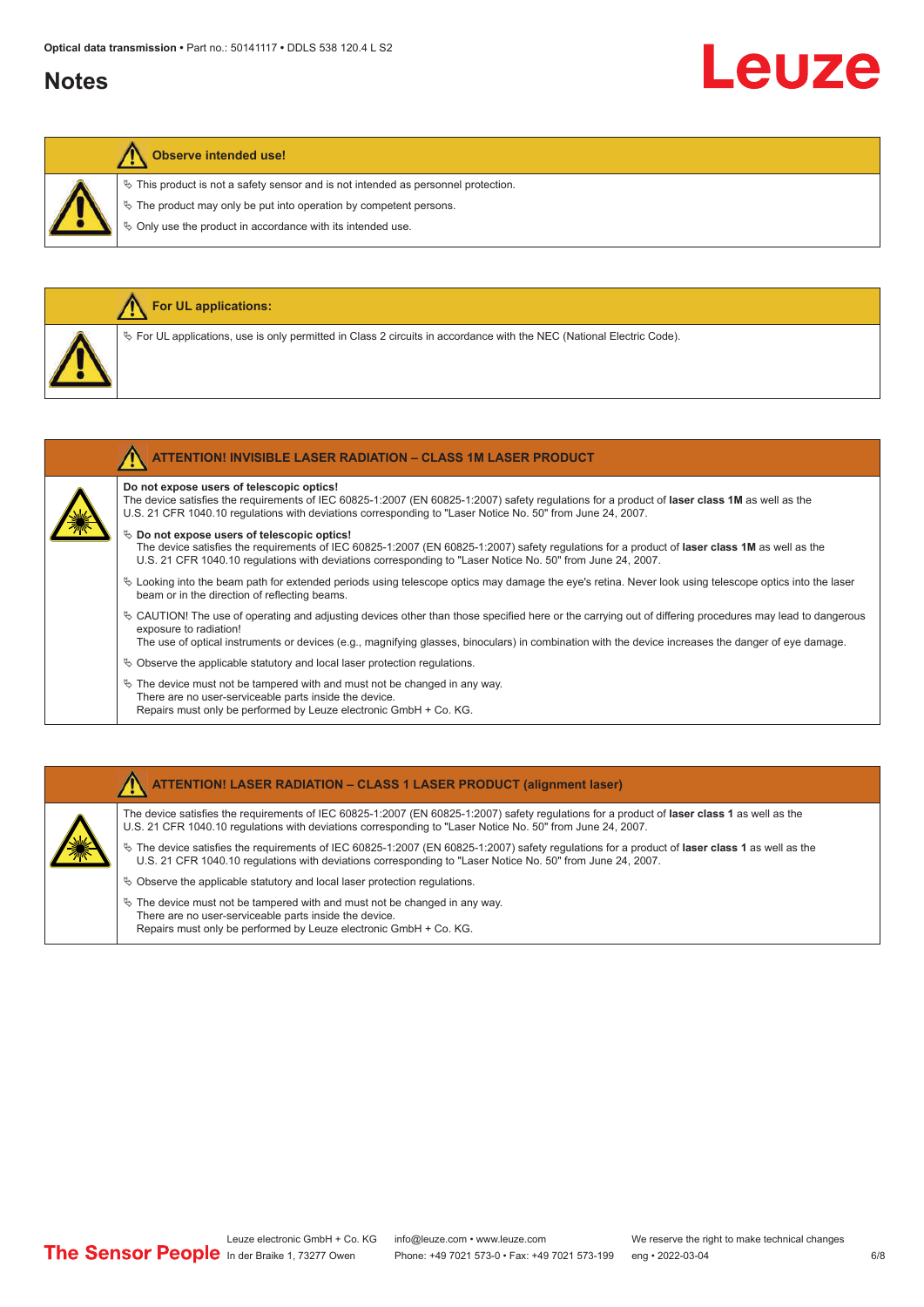### **Accessories**

# Leuze

### Connection technology - Connection cables

|   | Part no. | <b>Designation</b>             | <b>Article</b>   | <b>Description</b>                                                                                                                                                                            |
|---|----------|--------------------------------|------------------|-----------------------------------------------------------------------------------------------------------------------------------------------------------------------------------------------|
| ≝ | 50132079 | KD U-M12-5A-V1-<br>050         | Connection cable | Connection 1: Connector, M12, Axial, Female, A-coded, 5-pin<br>Connection 2: Open end<br>Shielded: No<br>Cable length: 5,000 mm<br>Sheathing material: PVC                                    |
|   | 50135074 | <b>KS ET-M12-4A-P7-</b><br>050 | Connection cable | Suitable for interface: Ethernet<br>Connection 1: Connector, M12, Axial, Male, D-coded, 4-pin<br>Connection 2: Open end<br>Shielded: Yes<br>Cable length: 5,000 mm<br>Sheathing material: PUR |

### Connection technology - Interconnection cables

|        |   | Part no. | <b>Designation</b>                     | <b>Article</b>        | <b>Description</b>                                                                                                                                                                                                               |
|--------|---|----------|----------------------------------------|-----------------------|----------------------------------------------------------------------------------------------------------------------------------------------------------------------------------------------------------------------------------|
|        |   | 50137078 | <b>KSS ET-M12-4A-</b><br>M12-4A-P7-050 | Interconnection cable | Suitable for interface: Ethernet<br>Connection 1: Connector, M12, Axial, Male, D-coded, 4-pin<br>Connection 2: Connector, M12, Axial, Male, D-coded, 4-pin<br>Shielded: Yes<br>Cable length: 5,000 mm<br>Sheathing material: PUR |
| C<br>继 | Ö | 50135081 | <b>KSS ET-M12-4A-</b><br>RJ45-A-P7-050 | Interconnection cable | Suitable for interface: Ethernet<br>Connection 1: Connector, M12, Axial, Male, D-coded, 4-pin<br>Connection 2: RJ45<br>Shielded: Yes<br>Cable length: 5,000 mm<br>Sheathing material: PUR                                        |

### Connection technology - Connectors

| Part no. | <b>Designation</b> | <b>Article</b> | <b>Description</b>                                                                          |
|----------|--------------------|----------------|---------------------------------------------------------------------------------------------|
| 50020501 | KD 095-5A          | Connector      | Connection: Connector with screw terminals, M12, Axial, Female, A-coded, 5<br>-pin          |
| 50112155 | S-M12A-ET          | Connector      | Suitable for interface: Ethernet<br>Connection: Connector, M12, Axial, Male, D-coded, 4-pin |